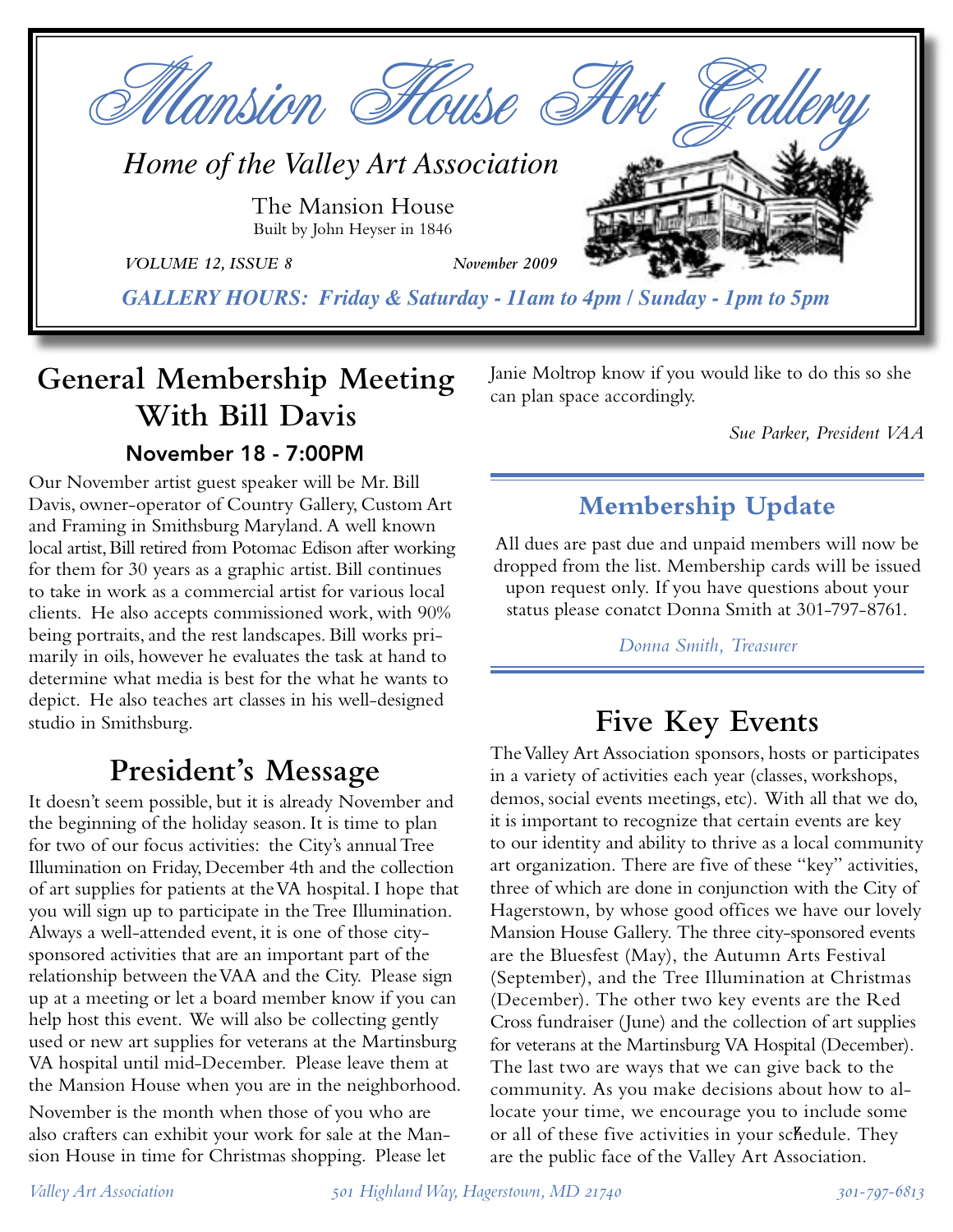## **Shows**

## **NORTH GALLERY SHOWS**

- Denny Bingaman NOV 6-NOV 29. Featuring wildlife and nature photography.
- All-Member Show Winter Exhibit "Primarily Primary" DECEMBER 6-JANUARY 1. Members will be exhibiting their "best" piece. The VAA Holiday Tea on Sunday, December 6 will serve as the reception for this show. Artwork needs to be at the Mansion House by November 30th.
- Member Crafts Sale and Exhibit- NOVEMBER through DECEMBER 27. Please bring you quality hand made crafts and creations in the beginning a November for sale during the holiday season.

## **ADDITIONAL AREA SHOWS**

### Washington County Hospital

#### • NOV Artist of the Month - **Donna Mitchell**

Questions on Art in the Hallways should be directed to Lucy Ecker at: 301-733-5320 or a1nanaecker@aol.com.

#### Chambersburg Hospital Artist of the Month

• NOV Artist of the Month - **Jean Strike**

Member Dennis Clark will have a solo show of his abstract at the Delaplane Art Center in Frederick opening 11/7/09 with a reception from 3-5.

# **Classes and Workshops**

## Old Masters Flemish Technique in Oils - Workshop with Patt Legg

### **Starts April 26 to 29th. For info, contact Maggie Bearse at: maggiebearse2003@yahoo.com**

Patt Legg, an artist from Salisbury, North Carolina, paints and teaches the Old Master Flemish (before 1801) technique with a bit of the modern twist . She is a professional artist specializing in still life and portrait painting for over 30 years. Patt has taught this technique 14 of those years. You will work in a series of layers from the underpainting using soft hair brushes to the final pure color. This technique produces a depth and a brilliance of the Masters ofVermeer, Caravaggio and Rembrandt. Class will spreak about painting procedures, still life organization, soft edges and Starving Artist paintings to how to prepare your panel and to clean your brushes.

# **Awards**

Congratulations to Anna Hogbin for her Win - Anna Hogbin for winning Best of Show and Best Watercolor in the Hampshire County, West Virginia's FALL FINE ARTS COMPETITION held in Romney. She also had a painting accepted for the Regional, Juried NANCY RODIG SHOW at the Arts Centre in Martinsburg.

# **General Member News**

#### December Tribute to the Mansion House's

Founding Members - The Mansion House Gallery opened its doors on Friday, August 30, 1991 with a ribbon-cutting by Hagerstown's then-Mayor, Steve Sager. As a result of hard work by Clyde Roberts, the Director at the time, and other founding members, The Valley

Art Association established a relationship with the City of Hagerstown that resulted in the creation of our lovely gallery, virtually unique among area art groups. At our Christmas meeting and tea, we plan to recognize the accomplishment of these founding members and place a plaque in the gallery honoring their work.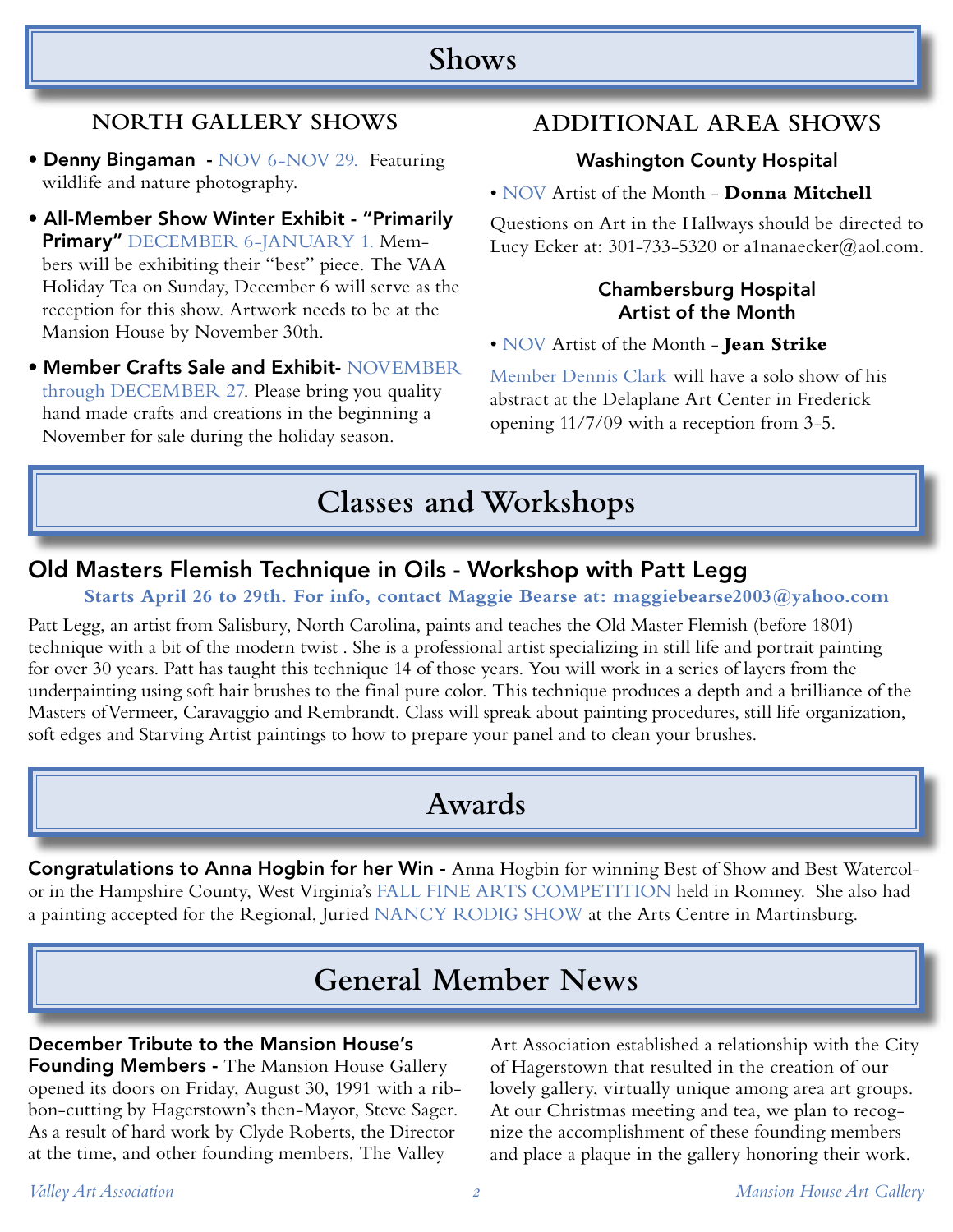# **General Member News**

Potters' Bowl Fund Raiser - Members are invited to contribute an original 16x20 painting of a subject in the Hagerstown area to be auctioned off at the annual Potters Bowl, a fund raiser for the City's Free Clinic. Donors will receive a free ticket to the event (worth \$50) and a bowl. Paintings should be available 1/15/2010. Please contact Lucy Ecker at 301-733-5320 if you are interested in donating.

#### Schedule for the Mansion House's Annual

Cleaning - Those of us who hang our artwork at the Mansion House know that part of our annual obligation is to help with the thorough cleaning of the Mansion House. We are trying to make it easier for everyone to do this by scheduling two days to complete the tasks: Thursday, 1/7/10 and Tuesday, 7/13/10. You need sign up for only one of these dates and the jobs you would like to do on your scheduled date. The cleaning will begin at 10:00 AM on each of those dates, but you may start earlier if you wish. For those interested, we will order pizza for lunch.

## **NEXT GALLERY MEETING**

## **In the Spring, March 17 at 1:00 PM**

Several items were voted on and discussed during the October Gallery Meeting.

1.) House cleaning will be done twice a year as stated above. All gallery members should expect to participate in the cleaning. Sign up sheets will be passed around during our general meetings and a sign up sheet will be at the reception desk area.

2.) Decorating the Mansion House for the Holiday: This year the Mansion House will beging the Decorations after the beginning of November. Please call if you would like to offer your helping hands to decorate for fall.

• The West Gallery will be decorated by the Wednesday Morning painting group.

• The East Gallery will be decorated by the Board Members.

• The Main Enterance will be decorated by Sue Parker.

• North Gallery will be decorated by the Gallery Directors, Janie and Carole.

3.) Also, people who have items for sale in the bins please remember you are to sit TWO times a year with any during our weekend hours.

#### *Janie Moltrop*

Annual City Illumination Festivities - The Mansion House Gallery will be open in conjunction with the Hagerstown's City Park Illumination and Tree Lighting Ceremony on Friday, December 4 from 5-9 PM. It will be held two days before our Holiday Tea which is scheduled for that Sunday. We expect at least 100 people to visit during the ceremonies. Please contact Sue Parker or Margaret Bearse. A sign up sheet will be available at the meeting and on the information board.

**2009 Holiday Party - Please join us for the Annual** VAA Holiday Tea to be held here at the Mansion House on Sunday Dec. 6 from 1-3 PM. Light fare provided by members and entertainment will be in store for all who attend.

Donation Needed for Veterans - As announced at the meeting we are asking for donations of art materials, brushes, paint (all types), clay, canvases, and water type paper for the military veterans at the Martinsburg Veterans Center. These supplies will be collected at the November membership meeting, as well as at the Holiday Tea in December.

**Missing From the Library - We are trying to locate** these volumes missing from our recent collection:

- 1. "Painting Wildlife with John Lester"
- 2. "The Complete Hunter-

North American Game Animals"

- 3. VCR Tape "Gift of painting: Sue Scheewe"
- 4 VCR Tape of Tony Couch workshop

Additionally, there are about 16 volumes missing from past holdings. We would appreciate any information anyone has regarding the location of these. Thank you for your assistance.

Artist's Ornaments Needed - Members are being encouraged to paint a small glass or wooden ornament for the tree at the Mansion House. Please bring your ornament to the Mansion House for the November meeting. This is your opportunity to contribute to a wonderful tree representing all of our member artists.